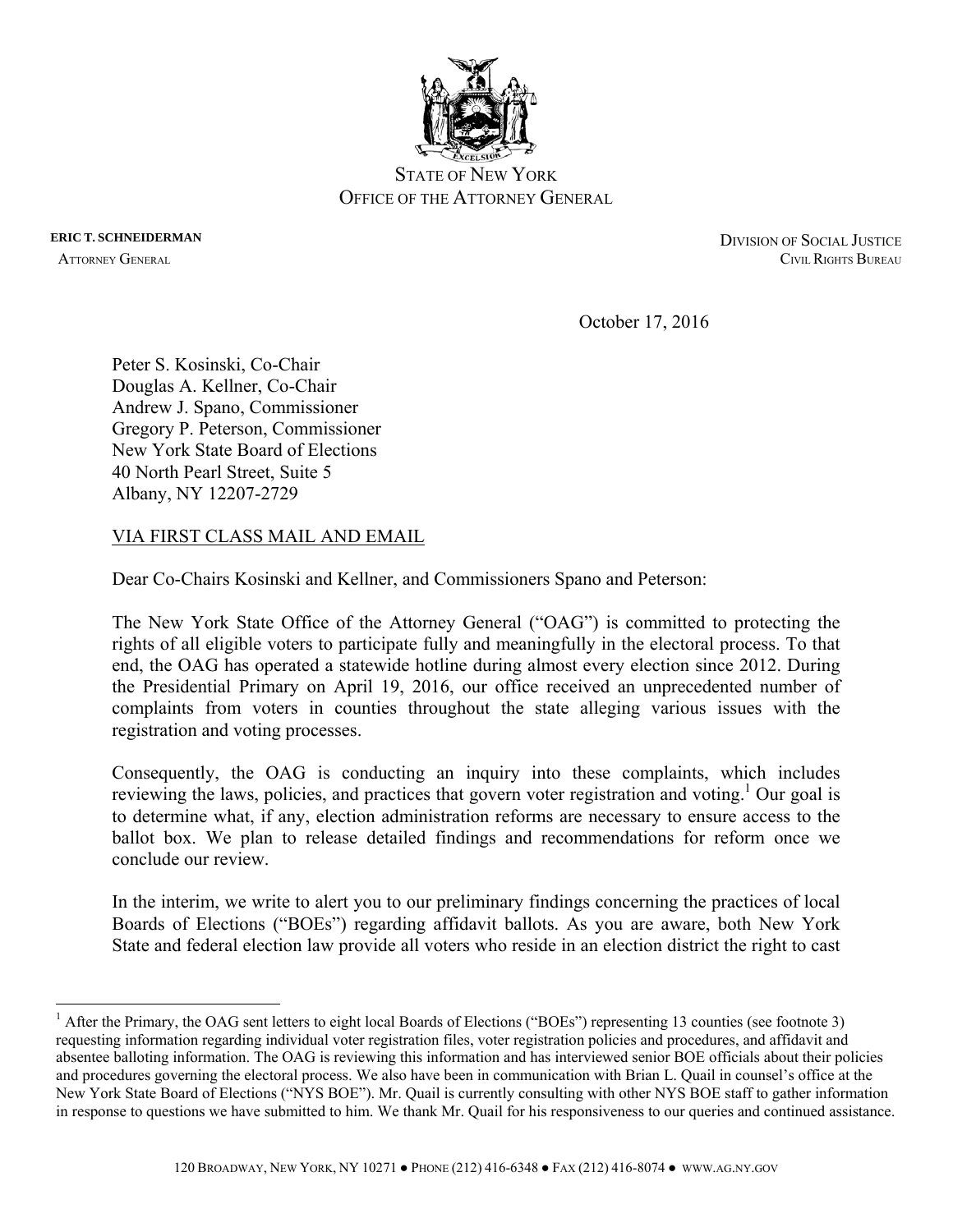paper ballots after signing an affidavit affirming their eligibility.<sup>2</sup> However, our review of the written policies of eight large BOEs in New York State, $3$  as well as information gathered in interviews with officials at these BOEs, suggests that many poll workers are not receiving consistent guidance about their legal obligations with respect to affidavit ballots. Indeed, as explained in more detail below, we have identified some BOE policies and procedures that do not comply with New York State and federal election laws. For that reason, the OAG requests that the New York State Board of Elections ("NYS BOE") take immediate action to ensure that affidavit ballots are made available to voters as required by law during the upcoming General Election on November 8, 2016.

Under New York State Election Law § 8-302(3-a), if a person residing at an address in an election district is not in the poll book for that poll site, poll workers should advise "such person of his right to, and of the procedures by which he may, cast an affidavit ballot or seek a court order permitting him to vote, and shall also give every such person who does not cast an affidavit ballot, an application for registration by mail." Under the Help America Vote Act ("HAVA"),

"if an individual declares that such individual is a registered voter in the jurisdiction in which the individual desires to vote and that the individual is eligible to vote in an election for Federal office, but the name of the individual does not appear on the official list of eligible voters for the polling place or an election official asserts that the individual is not eligible to vote, such individual shall be permitted to cast a provisional ballot..."<sup>4</sup>

During the Presidential Primary, the OAG received complaints from voters in Albany, Clinton, Erie, Niagara, Ontario, Westchester, and Suffolk Counties who reported that they were denied affidavit ballots at their poll sites although they believed they were eligible to vote. The OAG's review found significant inconsistencies among BOEs' written policies regarding when affidavit ballots must be provided and the steps that should be taken, if any, to verify the voter's eligibility. Only one of the BOE policies that we examined – New York City's – adheres to the clear requirement that all voters must be offered an affidavit ballot even if the poll worker believes the voter is ineligible to vote in the election. By contrast, the written policies of Albany and Onondaga state that poll workers must call the BOE prior to providing an affidavit ballot.<sup>5</sup> Most of the queried BOEs indicated that they have an informal policy of providing liberal access to affidavit ballots if voters state that they are eligible to vote, even if this cannot be verified on Election Day. For example, senior officials in the Onondaga BOE indicated during an interview

1

<sup>&</sup>lt;sup>2</sup> N.Y. Elec. Law § 8-302(3)(e)(ii); 52 U.S.C. § 21082.

 $3$  As part of our inquiry, the OAG has contacted eight of the largest BOEs in the state – representing 13 counties in total -- to follow up on individual voter complaints. Specifically, the OAG is focusing our inquiry on the five counties in New York City (Bronx, Kings, New York, Queens and Richmond Counties), as well as Nassau, Suffolk, Westchester, Erie, Onondaga, Monroe, and Albany Counties. Seventy-three percent of registered voters in New York State reside in these 13 counties. *See New York State Voter Enrollment by County, Party Affiliation and Status,* NEW YORK STATE BOARD OF ELECTIONS (Apr. 1, 2016),

http://www.elections.ny.gov/NYSBOE/enrollment/county/county\_apr16.pdf. These counties also account for more than 80% of the complaints recorded by the OAG during the Presidential Primary for which voters reported their county of residence. 4

<sup>&</sup>lt;sup>4</sup> An affidavit ballot is the equivalent of a provisional ballot under HAVA. 52 U.S.C. § 21082.

<sup>5</sup> Onondaga's materials state, "DO NOT GIVE A VOTER AN AFFIDAVIT BALLOT UNTIL YOU OR THE VOTER SPEAKS TO THE BOARD OF ELECTIONS." (emphasis in the original); Albany's materials state, "Call the Board of Elections . . . BEFORE issuing an Affidavit Ballot." (emphasis in the original).